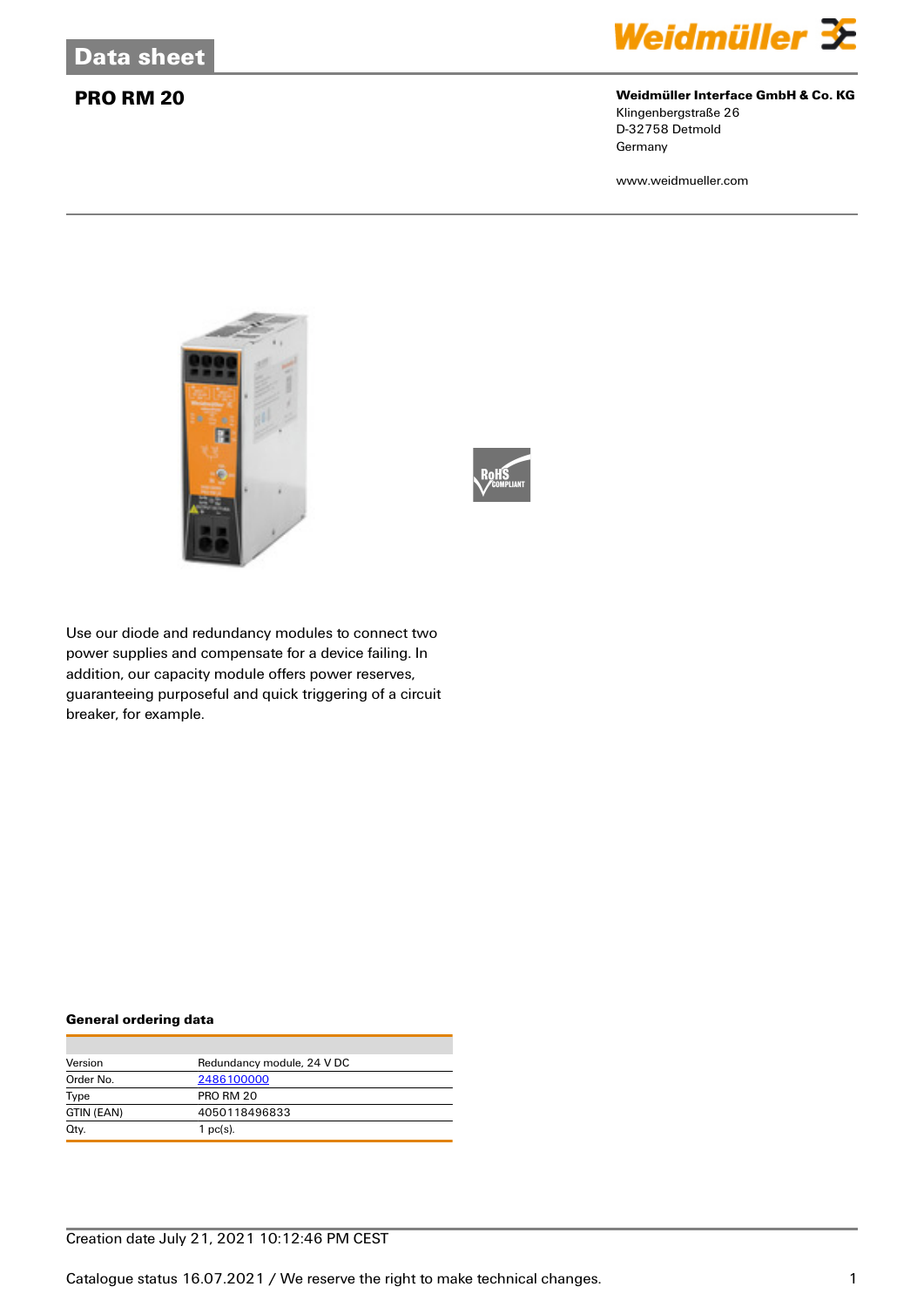**Technical data**



# **PRO RM 20 Weidmüller Interface GmbH & Co. KG**

Klingenbergstraße 26 D-32758 Detmold Germany

www.weidmueller.com

| $125 \text{ mm}$                                                                   | Depth (inches)                                                                                                                        | 4.921 inch                                                                                                                                                                                                       |
|------------------------------------------------------------------------------------|---------------------------------------------------------------------------------------------------------------------------------------|------------------------------------------------------------------------------------------------------------------------------------------------------------------------------------------------------------------|
|                                                                                    |                                                                                                                                       | 5.118 inch                                                                                                                                                                                                       |
|                                                                                    |                                                                                                                                       | 1.496 inch                                                                                                                                                                                                       |
|                                                                                    |                                                                                                                                       | 47 <sub>g</sub>                                                                                                                                                                                                  |
|                                                                                    |                                                                                                                                       |                                                                                                                                                                                                                  |
|                                                                                    |                                                                                                                                       | -40 °C70 °C                                                                                                                                                                                                      |
| 5-95% relative humidity,<br>$T_u = 40^{\circ}$ C, without<br>condensation          |                                                                                                                                       |                                                                                                                                                                                                                  |
| <b>Environmental Product Compliance</b>                                            |                                                                                                                                       |                                                                                                                                                                                                                  |
|                                                                                    |                                                                                                                                       |                                                                                                                                                                                                                  |
|                                                                                    |                                                                                                                                       |                                                                                                                                                                                                                  |
|                                                                                    |                                                                                                                                       |                                                                                                                                                                                                                  |
| <b>PUSH IN</b>                                                                     | DC input voltage range                                                                                                                | 10  32 V DC                                                                                                                                                                                                      |
| °C), 2 $\times$ 20 A (+45 °C $\tilde{ }$<br>+60 °C), $2 \times 15$ A (+70 °C)      |                                                                                                                                       | 24 V DC                                                                                                                                                                                                          |
|                                                                                    |                                                                                                                                       |                                                                                                                                                                                                                  |
|                                                                                    |                                                                                                                                       |                                                                                                                                                                                                                  |
| <b>PUSH IN</b>                                                                     |                                                                                                                                       | V <sub>INPUT</sub> -typ. 0.2 V                                                                                                                                                                                   |
|                                                                                    |                                                                                                                                       |                                                                                                                                                                                                                  |
|                                                                                    |                                                                                                                                       |                                                                                                                                                                                                                  |
| 5-95% relative humidity,<br>$T_{\text{u}} = 40^{\circ}$ C, without<br>condensation | Mounting position, installation notice                                                                                                | > 60°C / 75% @ 70°C<br><b>Horizontal on TS35</b><br>mounting rail. 50 mm of<br>clearance at top &<br>bottom for air circ. Can<br>mount side by side with no<br>space in between.                                 |
| $-40 °C$ 70 °C                                                                     | Weight                                                                                                                                | 558 <sub>g</sub>                                                                                                                                                                                                 |
|                                                                                    |                                                                                                                                       |                                                                                                                                                                                                                  |
|                                                                                    |                                                                                                                                       | 2.3 g (on DIN rail)                                                                                                                                                                                              |
|                                                                                    |                                                                                                                                       |                                                                                                                                                                                                                  |
|                                                                                    |                                                                                                                                       |                                                                                                                                                                                                                  |
| III, with no ground<br>connection, for SELV                                        |                                                                                                                                       |                                                                                                                                                                                                                  |
|                                                                                    |                                                                                                                                       |                                                                                                                                                                                                                  |
|                                                                                    |                                                                                                                                       |                                                                                                                                                                                                                  |
| 8                                                                                  | min.                                                                                                                                  | 24                                                                                                                                                                                                               |
| $0.2 \text{ mm}^2$                                                                 | Conductor cross-section, rigid, max.                                                                                                  | $10 \text{ mm}^2$                                                                                                                                                                                                |
| $0.2 \text{ mm}^2$                                                                 | Connection system                                                                                                                     | PUSH IN                                                                                                                                                                                                          |
| $6 \text{ mm}^2$                                                                   |                                                                                                                                       |                                                                                                                                                                                                                  |
|                                                                                    | 130 mm<br>38 mm<br>558 g<br>-40 ℃…85 ℃<br>Lead 7439-92-1<br>$2 \times 24$ A (-40 °C $\tilde{ }$ +45<br>>98%<br>30 g in all directions | Height (inches)<br>Width (inches)<br>Net weight<br>Operating temperature<br>Rated input voltage<br>Rated output voltage<br>Derating<br>Vibration resistance IEC 60068-2-6<br>Conductor cross-section, AWG/kcmil, |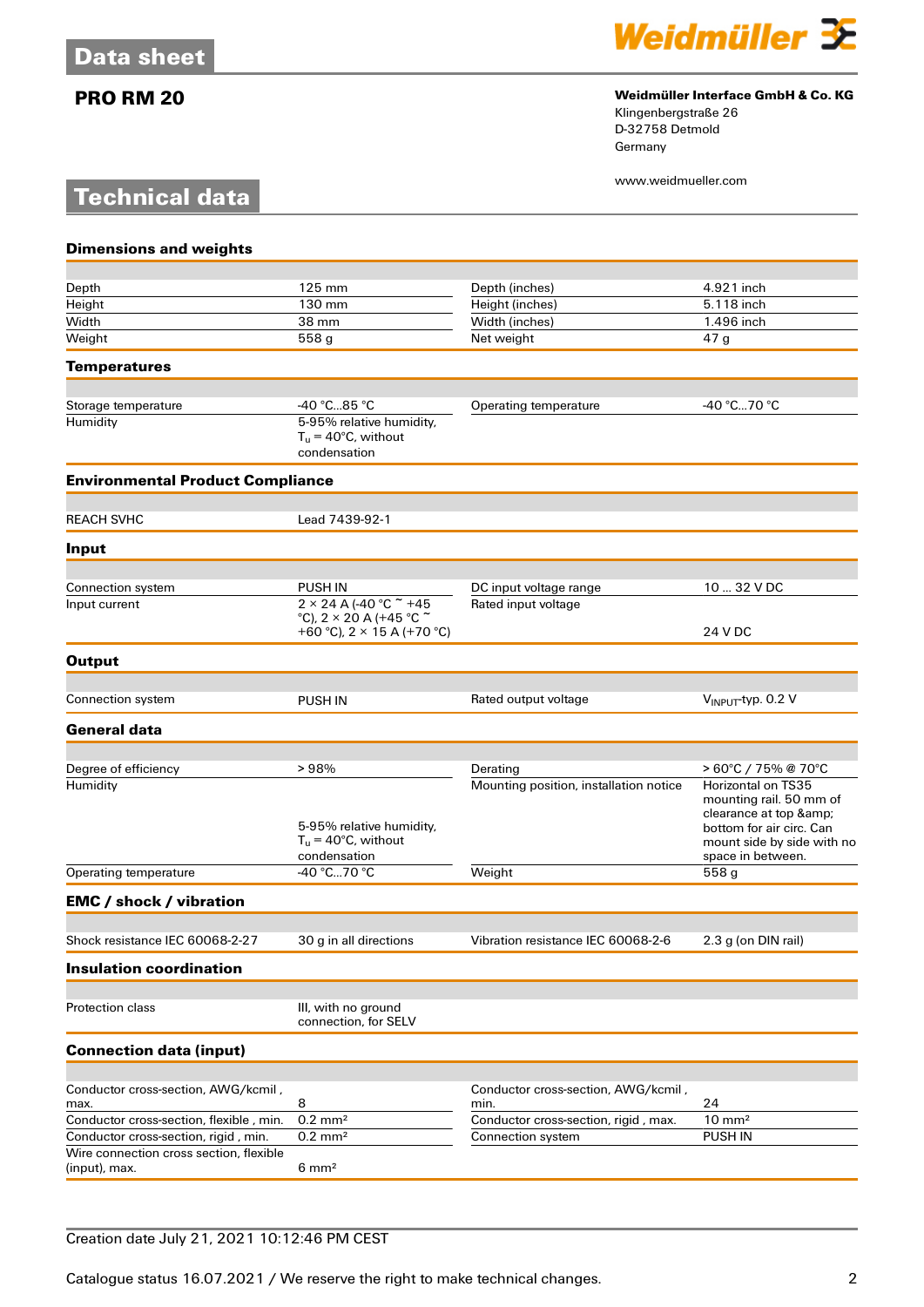# **Technical data**



# **PRO RM 20 Weidmüller Interface GmbH & Co. KG**

Klingenbergstraße 26 D-32758 Detmold Germany

www.weidmueller.com

| <b>Connection data (output)</b>         |                    |                                         |                        |
|-----------------------------------------|--------------------|-----------------------------------------|------------------------|
|                                         |                    |                                         |                        |
| Conductor cross-section, AWG/kcmil,     |                    | Conductor cross-section, AWG/kcmil,     |                        |
| max.                                    | 4                  | min.                                    | 20                     |
| Conductor cross-section, flexible, max. | $16 \text{ mm}^2$  | Conductor cross-section, flexible, min. | $0.75$ mm <sup>2</sup> |
| Conductor cross-section, rigid, max.    | $16 \text{ mm}^2$  | Conductor cross-section, rigid, min.    | $0.75 \, \text{mm}^2$  |
| Connection system                       | <b>PUSH IN</b>     | Number of terminals                     | $2 (+ / -)$            |
| <b>Connection data (signal)</b>         |                    |                                         |                        |
|                                         |                    |                                         |                        |
| Wire connection method                  | <b>PUSH IN</b>     | Wire cross-section, AWG/kcmil, max.     | 16                     |
| Wire cross-section, AWG/kcmil, min.     | 24                 | Wire cross-section, solid, max.         | $1.5 \text{ mm}^2$     |
| Wire cross-section, solid, min.         | $0.2 \text{ mm}^2$ |                                         |                        |
| <b>Approvals</b>                        |                    |                                         |                        |
| Certificate no. (cULus)                 | E258476            | Institute (cULus)                       | <b>CULUS</b>           |
| <b>Classifications</b>                  |                    |                                         |                        |
|                                         |                    |                                         |                        |
| <b>ETIM 6.0</b>                         | EC002540           | <b>ETIM 7.0</b>                         | EC002540               |
| <b>ETIM 8.0</b>                         | EC002540           | ECLASS 9.0                              | 27-04-07-01            |
| ECLASS 9.1                              | 27-04-07-01        | ECLASS 10.0                             | 27-04-07-01            |
| ECLASS 11.0                             | 27-04-07-01        |                                         |                        |
| <b>Approvals</b>                        |                    |                                         |                        |

| Approvals                                      | DNV-0<br>LISTED                 |
|------------------------------------------------|---------------------------------|
| <b>ROHS</b>                                    | Conform                         |
| UL File Number Search                          | E258476                         |
| <b>Downloads</b>                               |                                 |
| Approval/Certificate/Document of<br>Conformity | DE_PA5200_170906_002            |
| <b>Engineering Data</b>                        | <b>STEP</b>                     |
| <b>User Documentation</b>                      | <b>Operating instructions</b>   |
| Catalogues                                     | <b>Catalogues in PDF-format</b> |

| Conformity              | DE PASZUU 170900 UUZ            |
|-------------------------|---------------------------------|
| <b>Engineering Data</b> | STEF                            |
| User Documentation      | <b>Operating instructions</b>   |
| Catalogues              | <b>Catalogues in PDF-format</b> |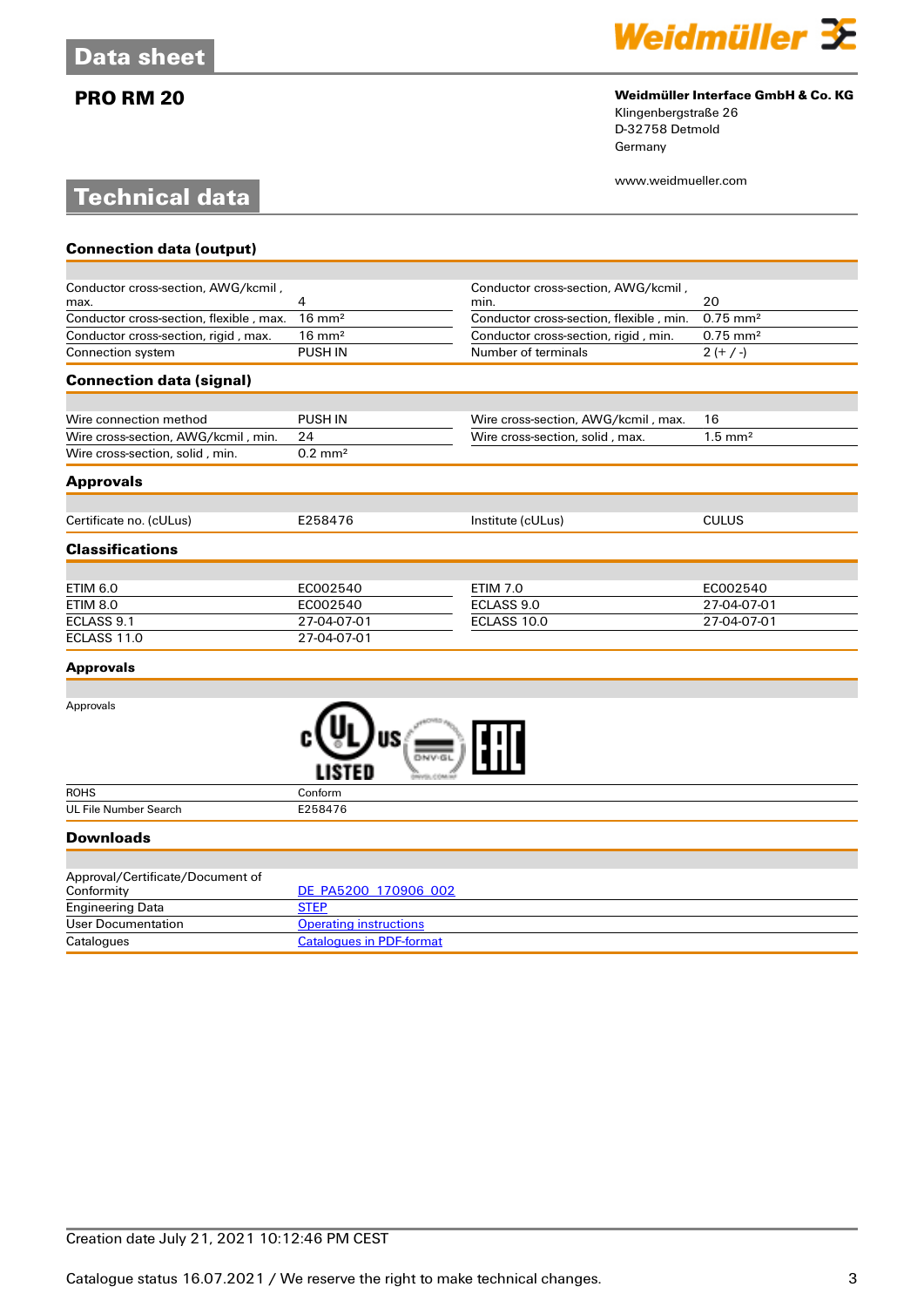

### **PRO RM 20 Weidmüller Interface GmbH & Co. KG** Klingenbergstraße 26

D-32758 Detmold Germany

Weidmüller's range of products includes end brackets that guarantee a permanent, reliable mounting on the terminal rail and prevent sliding. Versions with and without screws are available. The end brackets include marking options, also for group markers, and also a test

www.weidmueller.com

# **Accessories**

**W-Series**

**VV**<br>Series

# **General ordering data**

| Type       | WEW 35/1 VO GF SW | Version               |
|------------|-------------------|-----------------------|
| Order No.  | 1478990000        | W-Series, End bracket |
| GTIN (EAN) | 4050118286892     |                       |
| Qty.       | 50 pc(s).         |                       |
| Type       | WEW 35/2 VO GF SW | Version               |
| Order No.  | 1479000000        | W-Series, End bracket |
| GTIN (EAN) | 4050118286779     |                       |
| Qty.       | $100$ pc(s).      |                       |

plug holder.

## **Crosshead screwdriver, Pozidrive**



VDE insulated screwdriver sets, for working on live parts up to 1000 V AC and 1500 V DC, DIN EN 60900. IEC 900. Each piece is "GS" safety tested. Blade made from fully hardened, high-alloy chromium-vanadiummolybdenum steel, gun-metal finish.

## **General ordering data**

| Type       | <b>SDIK PZ2 SL</b> | Version                    |
|------------|--------------------|----------------------------|
| Order No.  | 1274740000         | Screwdriver, Mounting tool |
| GTIN (EAN) | 4050118073218      |                            |
| Qty.       | $pc(s)$ .          |                            |